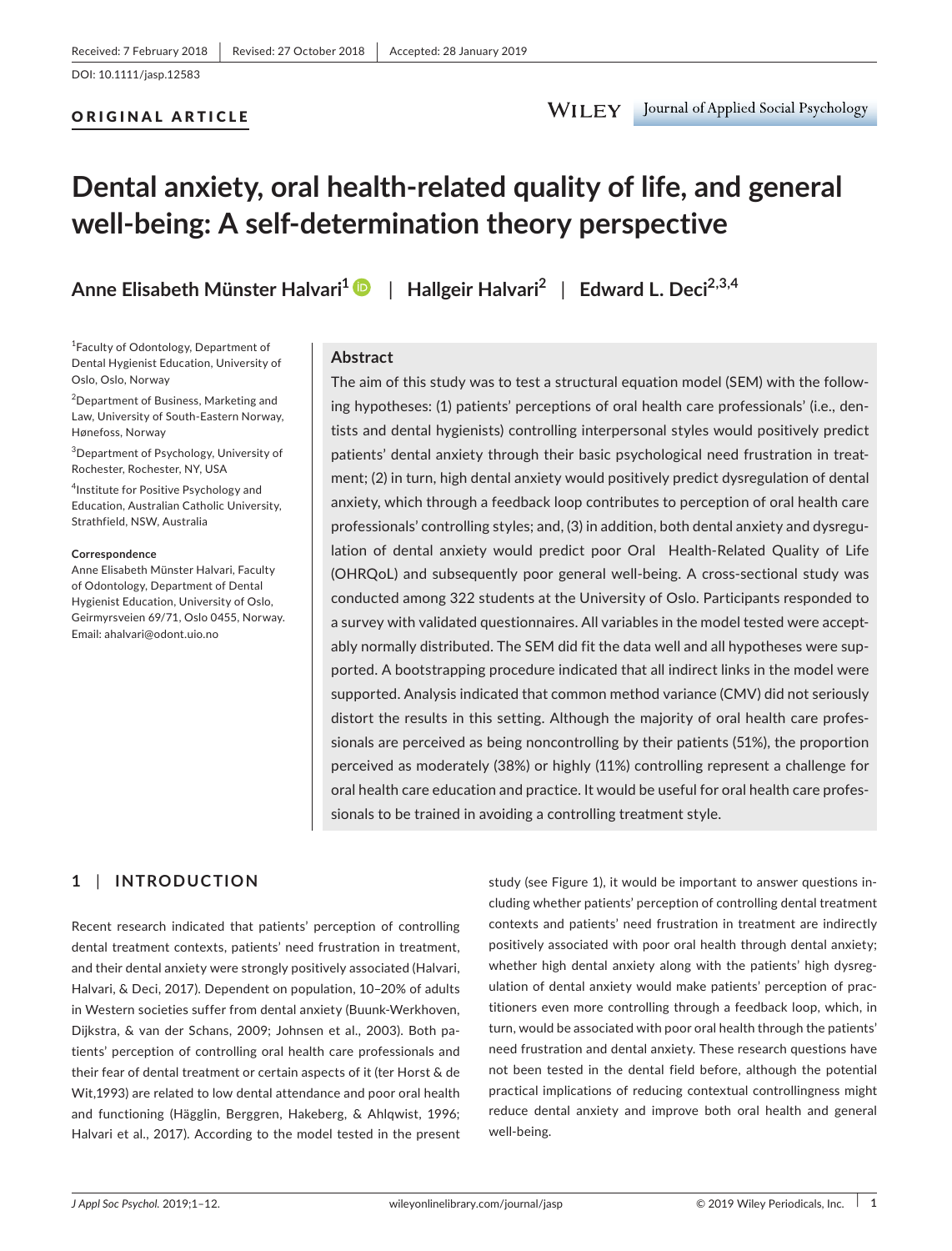**2 |**  HALVARI et AL.



FIGURE 1 Standardized parameter (regression) estimates depicting the relations in the full latent SDT model of dental anxiety, poor Oral Health-Related Quality of Life, somatic symptom burden, and overall vitality [X<sup>2</sup> (df=586, N=322) = 1073.92, p < 0.001; RMSEA (90% CI) = 0.051 (0.046, 0.056); CFI = 0.96; IFI = 0.96; SRMR = 0.081]. \**p* < 0.05; \*\*\* *p* < 0.001. Due to presentation clarity, factor loadings are presented in the methods section. All variables are latent

# **1.1** | **The controlling dental treatment social context, need frustration, and dental anxiety**

The present study is grounded in self-determination theory (SDT: Deci & Ryan, 2000) which examines whether authority figures such as dentists and dental hygienists are perceived as controlling, meaning they pressure and coerce their patients to behave in certain ways, or are perceived as autonomy supportive, meaning they are supportive and allow patients a sense of volition and choice. A perceived controlling oral health care professional style is also associated with withdrawal of attention and affection when the patients do not enact the recommended behaviors. Such perceptions of professionals' behavior may frustrate patients' needs for autonomy, competence, and relatedness (Halvari, Halvari, Bjørnebekk, & Deci, 2010; Roth, Assor, Niemiec, Ryan, & Deci, 2009), resulting in a range of negative consequences, including enhanced anxiety in the clinic (Halvari et al., 2017). To illustrate, withdrawal of positive feedback may leave patients feeling ineffective in interacting with the environment and frustrate their need for competence (White, 1959). Withdrawal of attention and care may result in patients feeling alone, therefore frustrating their need for relatedness (Deci & Ryan, 1985), whereas a lack of an open discussion regarding treatment alternatives may undermine patients' feelings of choice and freedom and thus frustrate their need for autonomy (Deci & Ryan, 2000). SDT further claims that none of the three needs can be threatened, thwarted, or neglected without having significant negative consequences for people's healthy functioning (Deci & Ryan, 2000). Recent research has supported this association of a perceived controlling treatment style and need frustration in the dental field (Halvari et al., 2017), and in

the field of education (Haerens, Aelterman, Vansteenkiste, Soenens, & Petegem, 2015; Vansteenkiste & Ryan, 2013), as well as supported the relation of need frustration and dental anxiety (Halvari et al., 2017). Thus, in Hypothesis 1, we predicted that patients' perception of an oral health care professional's controlling style would be positively related to patient need frustration in treatment. Further, research indicates that the consequences of long-term need frustration are negative and include ill-being, pursuit of need substitutes, and various forms of maladaptive functioning (Vansteenkiste & Ryan, 2013), such as dental anxiety and dysregulation of the dental anxiety. In a previous dental study, low need satisfaction was found to be strongly associated with high dental anxiety (Halvari et al., 2010), and high need frustration is similarly expected to relate to dental anxiety and its maladaptive regulations (Halvari et al., 2017). Accordingly, we hypothesized that need frustration would be positively associated with dental anxiety (Hypothesis 2), and according to Campbell-Sills, Ellard, & Barlow (2003) high dental anxiety would be associated with high dysregulation of dental anxiety (Hypothesis 3). Compared to non-anxious patients, anxious patients are likely to select maladaptive strategies more often and to be less competent in applying anxiety regulation strategies (Campbell‐Sills et al., 2003). In the present study, dysregulation of dental anxiety implies difficulties related to cognitive control (e.g., reduced functioning in treatment) and attention difficulties (e.g., not hearing and perceiving correctly, which makes communication with the oral health care professional difficult) (Gross & John, 2003).

In addition, patients' dysregulation of dental anxiety might increase oral health care practitioners' problems related to managing patients' behavior, their frequent complaints, time-consuming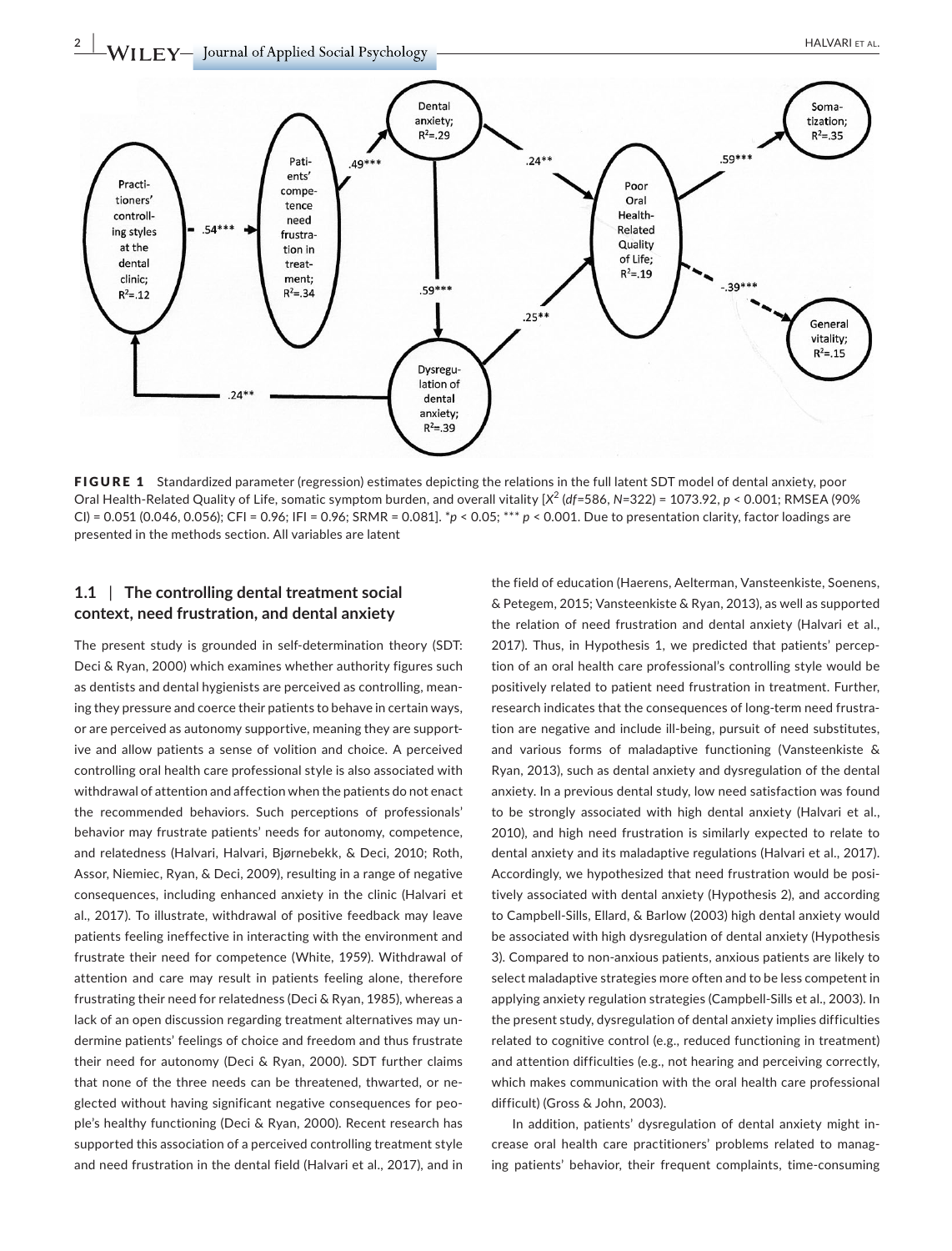treatments, their missed appointments, and late cancellations, (Moore & Brødsgaard, 2001; Weiner & Weinstein, 1995), which could make practitioners even more controlling. This reasoning is supported by research among authority figures other than oral health care practitioners (e.g., parents and teachers) which may indicate that "pressure from below," such as patients' dental anxiety, their negative attitudes toward dental hygiene and treatment, and their engagement in disruptive or noncomplying behaviors, may to some degree lead practitioners to be more controlling (Pettit, Laird, Dodge, Bates, & Criss, 2001; Pelletier, Seguin-Levesque, & Legault, 2002; Van den Berghe et al., 2013). Thus, we hypothesized that dysregulation of dental anxiety would, through a feedback loop (see Figure 1), be positively associated with patients' perception of practitioners' controlling styles (Hypothesis 4). In addition, patient data indicate that oral health care professionals' treatment styles perceived as non-understanding or controlling are directly associated with dental anxiety (Halvari et al., 2010, 2017; Humphris & King, 2011; Moore, Birn, Kirkegaard, Brødsgaard, & Scheutz, 1993; Oosterink, Jongh, & Aartman, 2009), which, according to the research described above, indicates that the link between patients' perception of a controlling treatment style and dental anxiety is expected to be indirect through need frustration. In addition, the feedback loop link between patients' dental anxiety and their perception of a controlling treatment style would be indirect through dysregulation of dental anxiety.

# **1.2** | **Dental anxiety, dysregulation of dental anxiety, and OHRQoL,**

Oral Health‐Related Quality of Life (OHRQoL) is a multidimensional construct containing the relative absence of negative oral health impacts. These negative oral health impacts may include: (a) functional limitations such as the difficulty to chew and communicate; (b) physical pain in teeth, gums, and mouth; (c) emotional ill-being such as being depressed and unfocused due to oral functional limitations or orofacial pain; (d) psychosocial disability such as being unable to work due to oral ill-being; and (e) being uncomfortable with appearance due to negative oral health impacts (John et al., 2004).

High dental anxiety has been found to be consistently linked to poor OHRQoL for patients in Sweden (Carlsson, Hakeberg, & Boman, 2015), Canada (Locker, 2003), Germany (Mehrstedt, John, Tönnies & Micheelis, 2007), Switzerland (Gisler, Bassetti, Mericske-Stern, Bayer, & Enkling, 2012), India (Kumar et al., 2009), Hong Kong (Ng & Leung, 2008), and the Netherlands (Buunk‐Werkhoven, Dijkstra, Schaub, van der Schans, & Spreen, 2010; Vermaire, de Jongh, & Aartman, 2008). High anxiety often implies maladaptive anxiety regulations such as dysregulation (Campbell-Sills et al., 2003). However, the links between dysregulation of dental anxiety and OHRQoL seem to be absent in dental research. Nonetheless, to be able to test dysregulation of dental anxiety in relation to OHRQoL, we formulated the following hypotheses: High dental anxiety and dysregulation of dental anxiety are both positively correlated with poor OHRQoL (Hypotheses 5–6).

## **1.3** | **OHRQoL and general well‐being**

General well‐being and health‐related quality of life (HRQoL) have been found in research to be valid and important outcome measures. Recent research indicated that poor oral health status and poor OHRQoL were associated with poor general well‐being and quality of life in some settings; however, further evidence is needed to support this interpretation (Naito et al., 2006). General well-being involves positive experiences at both the physical and psychological levels, and has been operationalized by vitality, absence of anxiety, and absence of somatic symptom burden (Baard, Deci, & Ryan, 2004) and by positive affect, vitality, absence of negative affect, and absence of somatic symptom burden (Farholm, Halvari, Niemiec, Williams, & Deci, 2017). In the dental field, poor OHRQoL has been associated with poor general health and well-being (Buunk-Werkhoven et al., 2009; Halvari, Halvari, Bjørnebekk, & Deci, 2013).

In the present study, general well-being was indicated by high vitality and low somatic symptom burden. Somatic symptom burden or the subclinical manifestation of somatization is defined as "the tendency to experience and communicate somatic distress… unaccounted for by pathological findings, to attribute them to physical illness, and to seek medical help for them … (that) becomes manifest in response to psychosocial stress" (Lipowski, 1988, p. 1359). Somatic symptoms with no basis in physical illness account for more than 50% of all outpatient medical encounters in the USA (Kroenke, Spitzer, & Williams, 2002) and thus lead to huge costs for the society in health care utilization and lost job productivity (Barsky, Orav, & Bates, 2005). Herein we study OHRQoL as a mediator in the relations between both social contextual need frustration and dental anxiety, respectively, and somatic symptom burden. Would OHRQoL mediate this relation and explain some of the variance in the "unexplained" somatic symptom burden? A study by Hassel and colleagues (2007) indicated that poor OHRQoL was significantly associated with high somatization. Thus, based on the above theory and research, we predicted poor OHRQoL to be positively correlated with somatic symptom burden (Hypothesis 7).

General vitality was the other dependent general well-being variable in the model tested in the present study, and is defined as "one's conscious experience of possessing energy and aliveness" (Ryan & Frederick, 1997, p. 530). Subjective vitality is an important indicator of mental and physical wellness in general as it has been strongly negatively associated with physical symptoms, fatigue, psychopathology, depression, and anxiety, as well as strongly positively linked with self-determination, well-being, health, self-actualization, global self-esteem, satisfaction with life, and vigor (Ryan & Frederick, 1997). In the dental field, OHRQoL has been significantly associated with overall well-being and vitality (Hassel et al., 2011). Thus, based on the above theory and research, we predicted poor OHRQoL to be negatively correlated with perceived vitality (Hypothesis 8).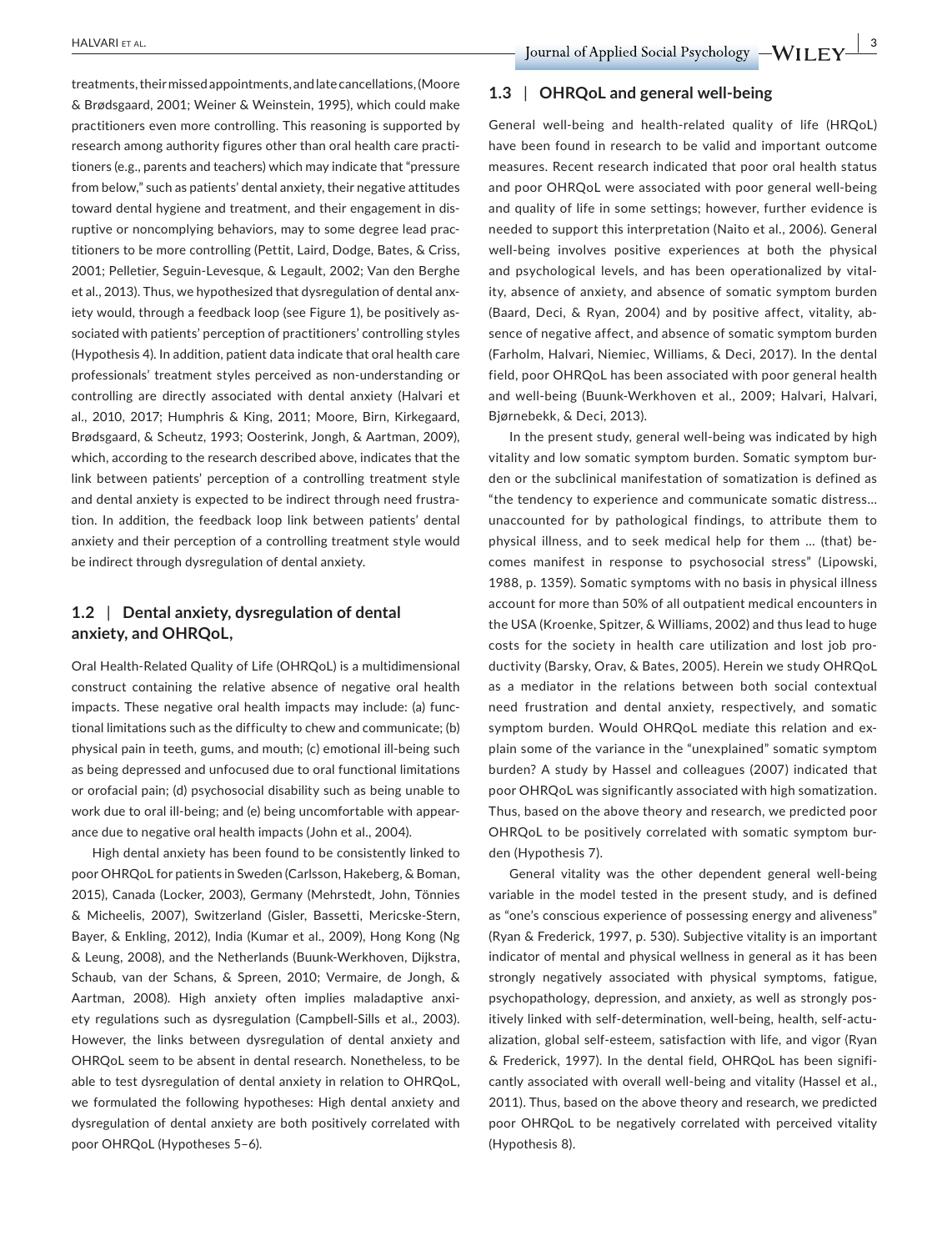#### **1.4** | **Tests of indirect associations**

Unconditional indirect process model associations based on the literature reviewed and the hypothesized direct associations (see Figure 1) were tested using the analytic methods discussed in Preacher and Hayes (2008). A summary of these indirect associations is described in Table 2.

# **2** | **METHOD**

## **2.1** | **Participants**

A convenience sample of 838 students at the University of Oslo was invited to participate in the study, and 322 students (38%) gave their informed consent to participate and completed the questionnaires. No incentives were offered for participation. Participants' ages ranged from 18 to 49 years (*M* = 25.5, *SD =* 2.8). More females than males responded to the questionnaire (females = 73.6%). The majority of the participants had regularly attended their dental clinic the last year (71.7%), whereas 21.1% and 7.2% had visited their oral health care professional about 2 and 3–7 years ago, respectively. Regarding a question about regular visits to their oral health care professional, 43.5% responded "regularly," 32.6% responded "occasionally," whereas 23.9% said they only attended when they experienced pain or problems with their teeth.

#### **2.2** | **Translation of measures and their reliabilities**

All questionnaire measures described below were translated into Norwegian, and translated back to English, and adapted following accepted procedures in the literature (Beaton, Bombardier, Guillemin, & Ferraz, 2000). Reliabilities of these scales are presented in the diagonal of Table 1.

## **2.3** | **Design of questionnaire**

Before the participants responded to the items in the questionnaire, they were introduced to their own clinic context by the following instructions and questions: "Think back to your last visit to a dental hygienist or dentist. It is important that you try to think about the treatment and your experiences with this oral health care professional." This introduction was followed by questions on who this oral health care professional was (a dental hygienist or a dentist, a female or a male), the number of visits to this oral health care professional, type of clinic (private or public), and time since last visit. "If you answered 'dental hygienist' in question 1, please have this person in mind and answer the following questions with reference to your dental hygienist. However, if you answered 'dentist' in question 1, please answer the following questions with reference to your dentist." Of the participants, 84.5% recalled their dentist.

*Patients' Perceived Controllingness of the Oral Health Care Practitioner* was measured with the 6-item Perceived Controlling Style at the Dental Clinic Questionnaire (PCSDCQ) (Halvari, Halvari, Bjørnebekk, & Deci, 2012b). Sample items were: "I find that my oral

health care professional decides too much"; "When my teeth are being examined, I feel underestimated and humiliated"; and "My oral health care professional does not see me as a person, he/she sees only the teeth." Participants responded to the items on a 1 (*strongly disagree*) to 7 (*strongly agree*) scale. For additional reliability and validity indications of the PCSDCQ, see (Halvari et al., 2010, 2012b, 2013).

*Need Frustration at the Clinic* was measured using the Psychological Needs Thwarting Scale (Bartholomew, Ntoumanis, Ryan, & Thøgersen‐Ntoumani, 2011), which was adapted to the dental treatment context. The stem used was: "When I am in treatment: …." Sample items are for autonomy frustration ("…. I feel pressured to behave in certain ways"), for competence frustration ("…. there are situations where I am made to feel inadequate"), and for relatedness frustration ("…. I feel rejected"). Four items for each need was assessed on a scale ranging from 1 (totally disagree) to 7 (totally agree). In a study among health managers in Norway, the measures of competence, autonomy, and relatedness need frustration yielded acceptable reliabilities (ranged from .71 to .88) and indications of discriminant validity (Olafsen, 2016).

*Anxiety for Dental Treatment* was measured by the 5‐item Modified Dental Anxiety Scale (Humphris, Crawford, Hill, Gilbert, & Freeman, 2013). An example item is: "If you were sitting in the waiting room (waiting for treatment), how would you feel?" Participants responded on a 5‐point scale ranging from 1 (*not anxious*) to 5 (*extremely anxious*). The items were averaged to reflect anxiety for dental treatment. In a UK study, the reliability of this scale was .89; test-retest was .82 (Humphris et al., 2013).

*Dysregulation of Dental Anxiety* was measured with three items adapted from Roth and Assor (2003). A sample item is "When I am anxious in dental treatment I can't concentrate on (hear or perceive) what my oral health care professional is trying to say to me," assessed on a 7-point scale ranging from 1 (not at all true) to 7 (very true). Reliability and validity indications for these scales were acceptable in two previous studies (Roth & Assor, 2003; Roth et al., 2009).

# **2.4** | **Assessment of oral health‐related quality of life**

Dimensions of Oral health-related quality of life (OHRQL) were assessed using the 21‐item Oral Health Impact Profile (John et al., 2004), with 2 additional test items measuring bleeding gums. Participants were asked how frequently they had experienced each of the several impacts during the last year. Examples of impacts are: "less tolerant of others" and "unable to work" (psychosocial factor); "toothache" and "painful gums" (pain factor); and "problems affected my appearance" and "worried about appearance" (appearance factor). The participants responded to each impact on a 5‐point scale with the following alternatives: 1 (*never*), 2 (*almost never*), 3 (*sometimes*), 4 (*quite often*), and 5 (*very often*). High scores reflect a low or poor oral health-related quality of life (i.e., high impacts). The items were averaged within subscales to reflect oral health‐related quality of life and its subdimensions. In a recent Norwegian study, the internal consistency coefficient was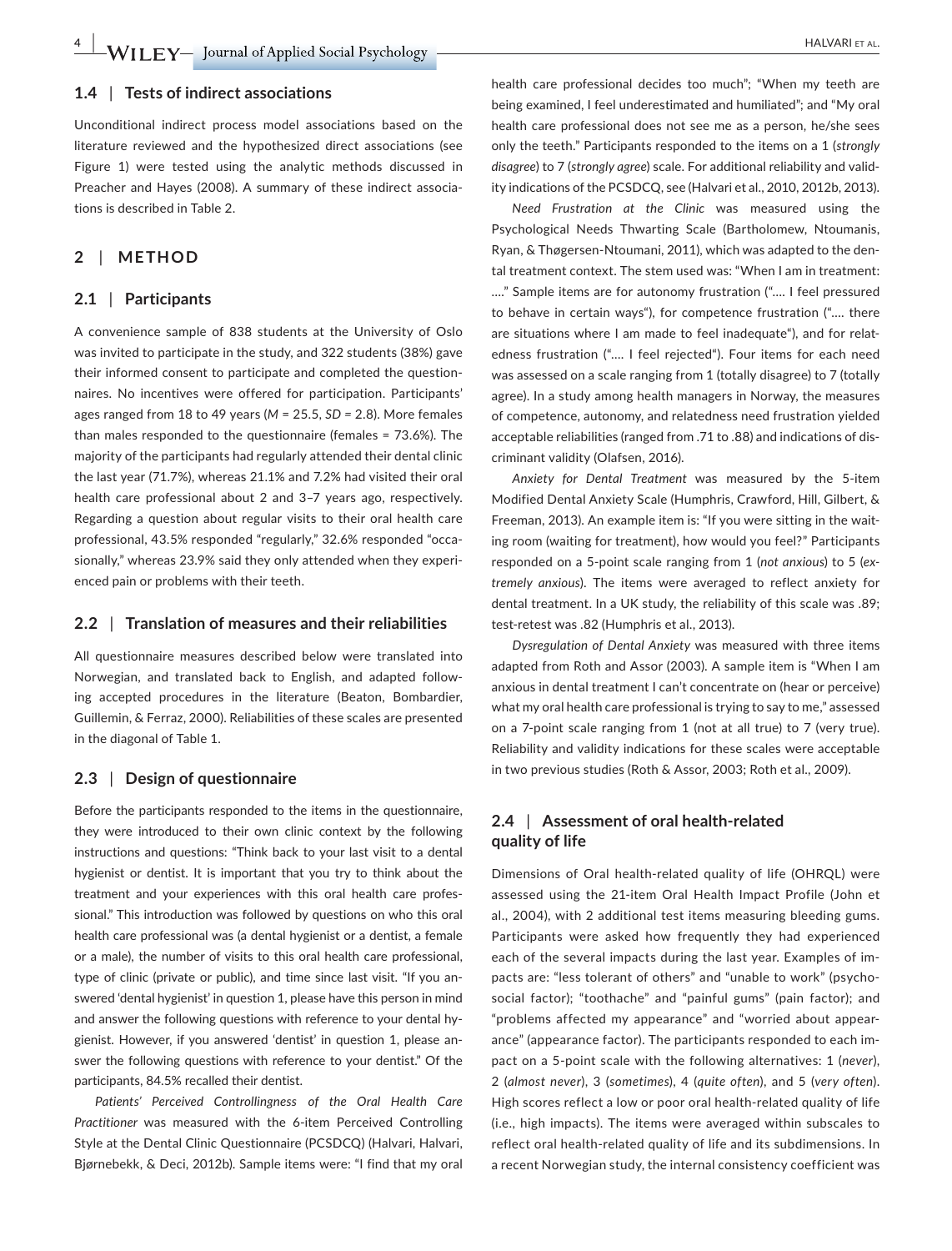| TABLE 1                                                                                                                                                                                                             |     |                  |                   |                |                   | Means, SD's, skewness, and Pearson's correlations among variables (N = 322). Cronbach's $\alpha$ coefficients in the diagonal |         |                  |        |                 |                 |                                                                                                                                                 |                 |                 |                |       |        |             |
|---------------------------------------------------------------------------------------------------------------------------------------------------------------------------------------------------------------------|-----|------------------|-------------------|----------------|-------------------|-------------------------------------------------------------------------------------------------------------------------------|---------|------------------|--------|-----------------|-----------------|-------------------------------------------------------------------------------------------------------------------------------------------------|-----------------|-----------------|----------------|-------|--------|-------------|
|                                                                                                                                                                                                                     | Σ   | G                | Skew              | 1              | $\mathbf{\Omega}$ | 3                                                                                                                             | 4       | 5                | ó      | $\overline{ }$  | $\infty$        | $\sigma$                                                                                                                                        | $\overline{10}$ | 11              | 12             | 13    | 14     | 15          |
| 1. Controlling style                                                                                                                                                                                                | 2.3 | 1.2              | $\overline{0}$ .  | 83             |                   |                                                                                                                               |         |                  |        |                 |                 |                                                                                                                                                 |                 |                 |                |       |        |             |
| 2. Comp. need<br>frust.                                                                                                                                                                                             | 1.9 | 1.0              | 1.4               | -60            | 90                |                                                                                                                               |         |                  |        |                 |                 |                                                                                                                                                 |                 |                 |                |       |        |             |
| 3. Aut. need frust.                                                                                                                                                                                                 | 2.3 | 1.1              | $\overline{0}$ .7 | 52             | S.                | 85                                                                                                                            |         |                  |        |                 |                 |                                                                                                                                                 |                 |                 |                |       |        |             |
| 4. Rel. need frust.                                                                                                                                                                                                 | 1.7 | 1.1              | 2.1               | -60            | CZ.               | .62                                                                                                                           | 89      |                  |        |                 |                 |                                                                                                                                                 |                 |                 |                |       |        |             |
| 5. Total need frust.                                                                                                                                                                                                | 1.9 | o.o              | 1.4               | 69             | 90                | 87                                                                                                                            | 88      | 93               |        |                 |                 |                                                                                                                                                 |                 |                 |                |       |        |             |
| 6. Dental anxiety                                                                                                                                                                                                   | 2.1 | $0.\overline{8}$ | 1.0               | 39             | $\overline{47}$   | 45                                                                                                                            | 43      | 51               | 85     |                 |                 |                                                                                                                                                 |                 |                 |                |       |        |             |
| 7. Dysreg. of DA                                                                                                                                                                                                    | 1.7 | 1.1              | 1.9               | $\ddot{3}4$    | 43                | $\overline{38}$                                                                                                               | 42      | 46               | 57     | 86              |                 |                                                                                                                                                 |                 |                 |                |       |        |             |
| 8. Poor OHRQL                                                                                                                                                                                                       | 1.7 | 0.4              | 0.1               | 27             | .29               | .23                                                                                                                           | 26      | 30               | 27     | .24             | 86              |                                                                                                                                                 |                 |                 |                |       |        |             |
| 9. Irr/unable work                                                                                                                                                                                                  | 1.4 | $\frac{6}{10}$   | 2.6               | .24            | .22               | 17                                                                                                                            | 18      | 21               | .22    | $\overline{31}$ | 67              | 79                                                                                                                                              |                 |                 |                |       |        |             |
| 10. Worry; appear.                                                                                                                                                                                                  | 1.6 | 0.9              | $\frac{8}{1}$     | 18             | 22                | 21                                                                                                                            | 23      | 25               | .15    | .19             | 63              | $\overline{4}$                                                                                                                                  | 88              |                 |                |       |        |             |
| 11. FI&Pain: tooth                                                                                                                                                                                                  | 1.6 | $\frac{6}{10}$   | 1.2               | $\ddot{1}3$    | 21                | $\ddot{1}4$                                                                                                                   | .12     | 18               | 08     | δ.              | -60             | $\overline{31}$                                                                                                                                 | .26             | 72              |                |       |        |             |
| 12. Pain: Gum                                                                                                                                                                                                       | 1.7 | 0.7              | 1.5               | .16            | 9.1               | $\ddot{1}4$                                                                                                                   | 17      | .19              | .21    | $\ddot{1}4$     | $-64$           | 23                                                                                                                                              | .22             | 36              | .82            |       |        |             |
| 13. Somatization                                                                                                                                                                                                    | 2.0 | $\frac{6}{10}$   | 0.1               | .22            | .25               | 20                                                                                                                            | 28      | .28              | .29    | $\ddot{3}$      | $\overline{40}$ | .26                                                                                                                                             | .25             | $\overline{31}$ | 27             | 71    |        |             |
| 14. Vitality                                                                                                                                                                                                        | 4.5 | 1.3              | $-0.2$            | $-24$          | $-19$             | $-15$                                                                                                                         | $-16$   | $-19$            | $-17$  | $-19$           | $-26$           | $-21$                                                                                                                                           | $-0.20$         | $-11 -$         | $-16$          | $-42$ | .95    |             |
| 15. Age                                                                                                                                                                                                             | 25  | 5.3              | 2.8               | $\overline{5}$ | $-16$             | $-16$                                                                                                                         | $-16$   | $-18$            | $-14$  | $-06$           | $-11$           | SO.                                                                                                                                             | $-0.2$          | $-11$           | $-11$          | $-12$ | $-0.4$ | $\mathsf I$ |
| $16.$ Sex <sup>1</sup>                                                                                                                                                                                              | 1.3 | 0.4              | 1.1               | .05            | .13               | $\overline{0}$ .                                                                                                              | $-0.01$ | $\overline{0}$ . | $-0.5$ | $-0.4$          | OO.             | $-0.01$                                                                                                                                         | $-0.02$         | $-0.02$         | $\overline{6}$ | $-16$ | 03     | $-0.08$     |
| Anxiety. OHRQL = Oral Health-Related Quality of Life: FI = Functional Impact. Irr = Irritated toward others.<br>Note. $R \ge 0.11$ , $p < 0.05$ ; $r \ge 0.14$ , $p < 0.01$ ; $r \ge 0.18$ , $p < 0.001$ ; two-tail |     |                  |                   |                |                   |                                                                                                                               |         |                  |        |                 |                 | ed tests. Females = 1; males = 2. <sup>1</sup> Spearman's point biserial correlations are used between sex and all other variables. DA = Dental |                 |                 |                |       |        |             |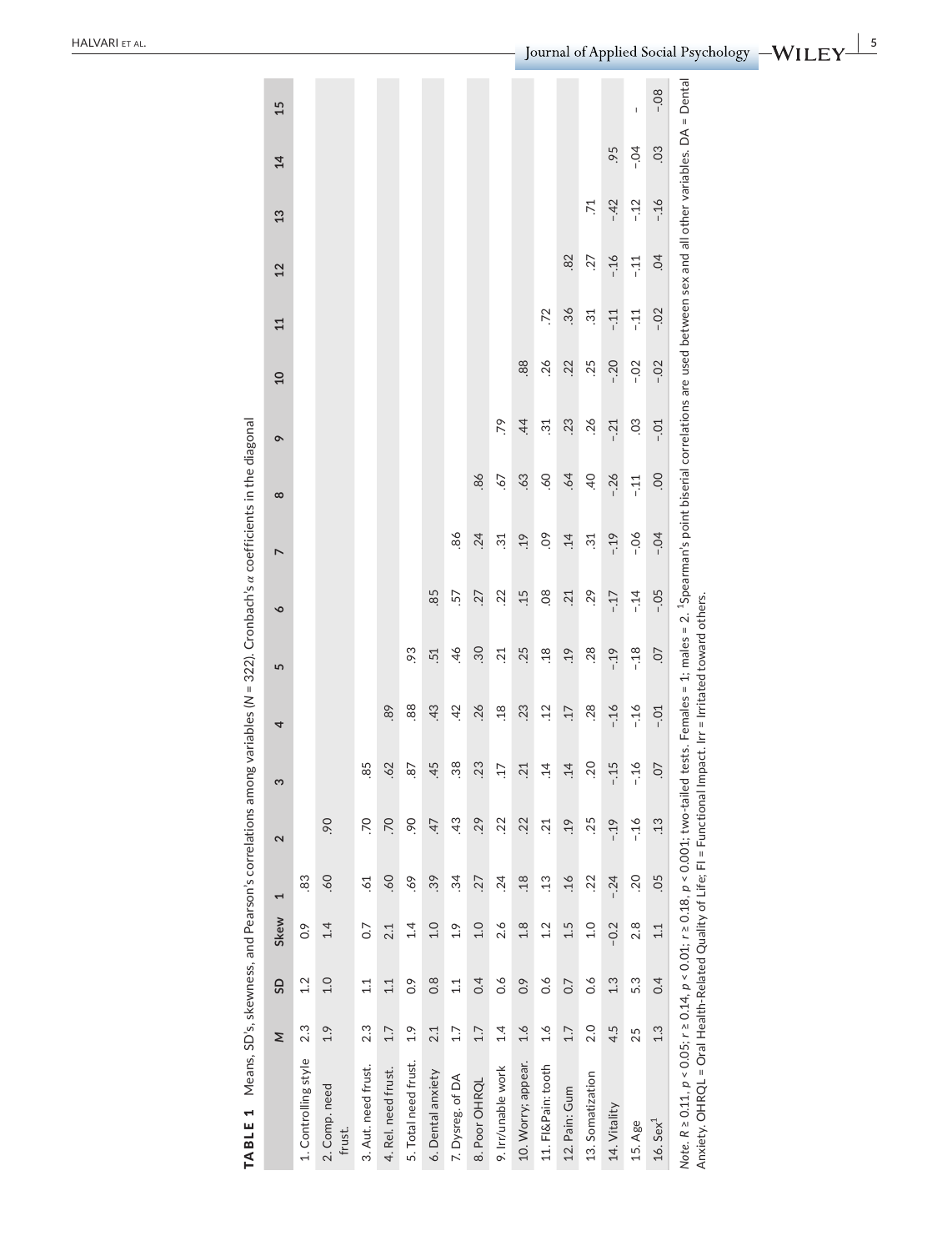| <b>TABLE 2</b> Tests of indirect links emerging in Figure 1 |  |
|-------------------------------------------------------------|--|
|-------------------------------------------------------------|--|

| Independent                     |               |                             |               | Dependent                          | Point   |           | $a^*b$ -path | <b>Bootstrapping</b> |              |
|---------------------------------|---------------|-----------------------------|---------------|------------------------------------|---------|-----------|--------------|----------------------|--------------|
| variable (IV)                   |               | Mediator (M)                |               | variable (DV)                      | estim.  | <b>SE</b> | Z            | <b>BC Lower</b>      | 95% Cl Upper |
| 1. Controlling style            | $\rightarrow$ | Need<br>frustration         | $\rightarrow$ | Dental anxiety                     | 0.24    | 0.04      | $6.16***$    | 0.17                 | 0.33         |
| 2. Need frustration             | $\rightarrow$ | Dental anxiety              | $\rightarrow$ | Dysregulation of<br>dental anxiety | 0.27    | 0.04      | $6.71***$    | 0.18                 | 0.39         |
| 3. Dental anxiety               | $\rightarrow$ | Dysreg of<br>dental anxiety | $\rightarrow$ | Controlling style                  | 0.12    | 0.05      | $2.46*$      | 0.02                 | 0.26         |
| 4. Dysreg of dental<br>anxiety  | $\rightarrow$ | Controlling<br>style        | $\rightarrow$ | Need frustration                   | 0.16    | 0.03      | $5.53***$    | 0.09                 | 0.24         |
| 5. Need frustration             | $\rightarrow$ | Dental anxiety              | $\rightarrow$ | Poor OHRQL                         | 0.04    | 0.02      | $2.43*$      | 0.004                | 0.08         |
| 6. Dental anxiety               | $\rightarrow$ | Dysreg of<br>dental anxiety | $\rightarrow$ | Poor OHRQL                         | 0.04    | 0.02      | $1.92^t$     | 0.003                | 0.09         |
| 7. Dental anxiety               | $\rightarrow$ | Poor OHRQL                  | $\rightarrow$ | Somatization                       | 0.08    | 0.02      | $3.99***$    | 0.04                 | 0.12         |
| 8. Dental anxiety               | $\rightarrow$ | Poor OHRQL                  | $\rightarrow$ | Vitality                           | $-0.10$ | 0.03      | $-3.13**$    | $-0.21$              | $-0.05$      |
| 9. Dysreg of dental<br>anxiety  | $\rightarrow$ | Poor OHRQL                  | $\rightarrow$ | Somatization                       | 0.06    | 0.01      | $4.39***$    | 0.03                 | 0.09         |
| 10. Dysreg of dental<br>anxiety | $\rightarrow$ | Poor OHRQL                  | $\rightarrow$ | Vitality                           | $-0.08$ | 0.03      | $-3.24***$   | $-0.15$              | $-0.04$      |

*Note.* BC = bias corrected; 5000 bootstrap samples. a-path = IV → M; b-path = M → DV. <sup>t</sup>p < 0.10; \*p < 0.05; \*\*p < 0.01; \*\*\*p < 0.001.

.85 for the total OHRQL score, and a factor analysis discriminated between psycho-social impacts (e.g., irritable with others and unable to work), pain impacts (e.g., tooth and gum), and appearance impacts (e.g., worried about appearance) (Halvari et al., 2013).

#### **2.5** | **Assessment of general well‐being**

*Somatic symptom burden (SSB)*. The Somatic Symptom Scale (SSS-8) assessed SSB (Gierk et al., 2014). The SSS-8 assesses eight somatic symptoms that account for the majority of physical complaints in outpatient settings. Participants were asked, "Over the last four weeks, to what extent have you been bothered by one or more of the following problems?" and responded to eight items reflecting physical complaints (e.g., Headaches). Responses were made on a 3-point scale from 0 (*not bothered at all*) to 1 (*bothered a little*) to 2 (*bothered a lot*). The alpha internal consistency of this scale was .81. Validity metrics indicate that the measures discriminate between the gastrointestinal, pain, fatigue, and cardiopulmonary aspects of the general somatic symptom burden. Somatic symptom burden was significantly associated with high depression and anxiety, low general health status (moderate Effect Size; ES), and high health care use (large ES) (Gierk et al., 2014).

*Vitality* was measured with the 6-item version of "the Subjective Vitality Scale" (SVS) (Ryan & Frederick, 1997). Following the stem "How do you feel in general?" (example; "I feel alive and vital"), participants responded on a 7-point Likert scale ranging from 1 (*not at all true*) to 7 (*very true*). The scale has shown good test-retest reliability (Ryan & Frederick, 1997), and good internal consistency with alphas ranging from .91 to .92 and to .93 at three points in time in a Norwegian study among older adults (Solberg, Hopkins, Ommundsen, & Halvari, 2012).

#### **2.6** | **Control/marker variable**

Positive affect was assessed by the 10‐item subscale in PANAS (Watson, Clark, & Tellegen, 1988). The PANAS was administered with the instruction: "to what degree do you generally feel [mood adjective]?" The participants responded to positive mood adjectives such as "proud" and "interested." Each adjective was responded to by use of a scale ranging from 1 (not at all) to 7 (very much). Reliability and validity indications for this scale was acceptable in a recent study among adults in Norway (Solberg, Halvari, Ommundsen, & Hopkins, 2014).

#### **2.7** | **Background variables**

*Gender* was indicated by 1 (*female*) and 2 (*male*), and age by years.

## **3** | **RESULTS**

#### **3.1** | **Descriptive statistics and reliability**

The means, standard deviations, skewness values, and reliabilities for all variables are shown in Table 1. Reliability values are acceptable exceeding the cut-off point of .70 defined by Nunnally (1979). Skewness values are somewhat high for relatedness need frustration, irritable toward others/unable to work, and age, but below the cut-off point recommended and used by Kline (2005) in the SEM analysis. Regarding examples for the distribution of scores, the distribution for a perceived controlling treatment style was low (scores 7–12; "disagree") for 51% of the participants, moderate (scores 13– 24; "somewhat agree") for 38% of the participants, and high (scores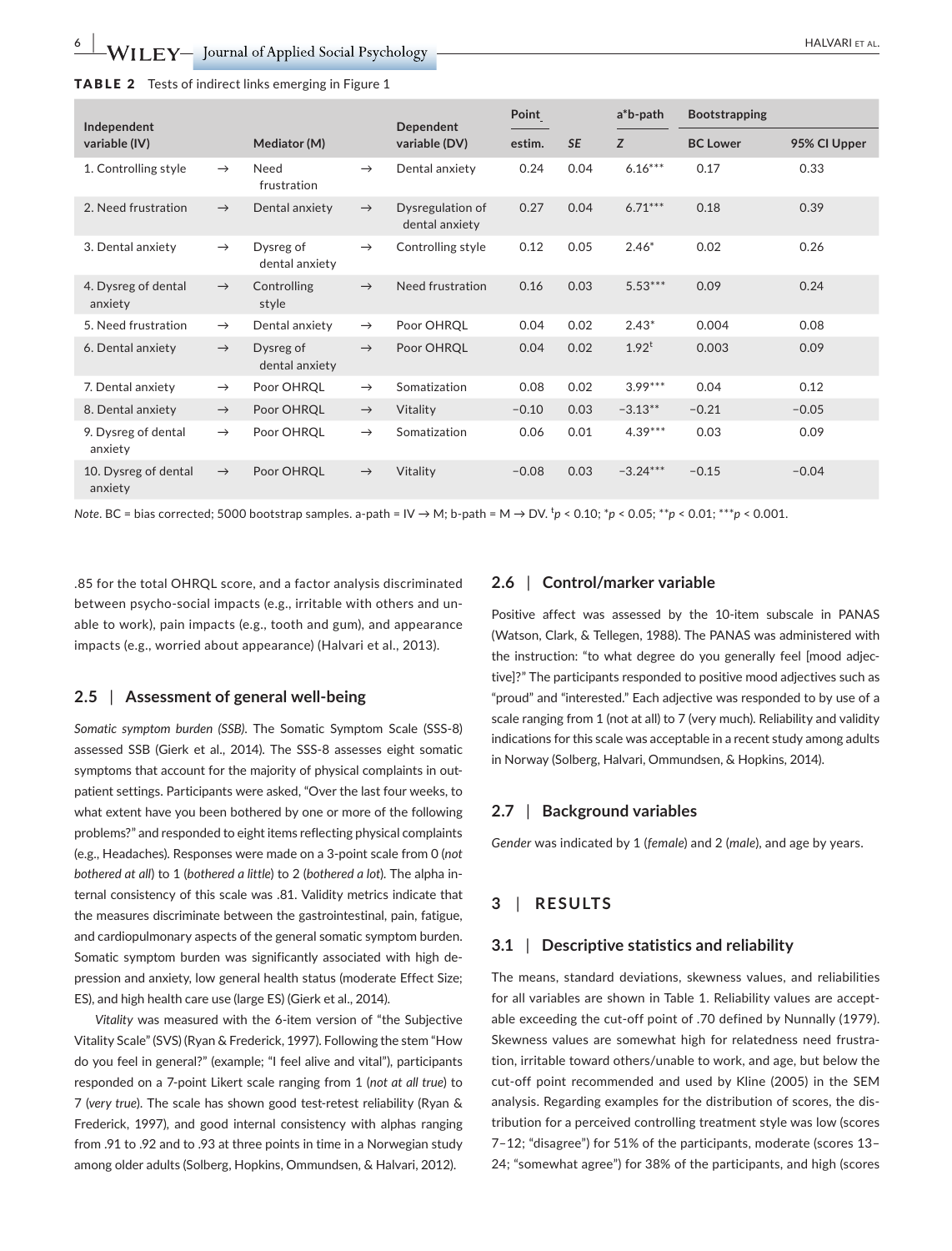25–36; "agree") for 11% of the participants. A similar distribution was found for dental anxiety as participants scoring low (scores 5–10; "not anxious") was 56%, moderate (scores 10–15; "quite anxious") was 32%, and high (scores 16–25; "very and extremely anxious") was 12%.

We used SEM in testing the model. However, logistic regression was also used for "low" dental anxiety (score < 19) compared to extreme dental anxiety (score > 19) as a function of a perceived controlling treatment style and need frustration. This was done just to compare the results from logistic regression with the SEM, for this part of the model tested, because comparing extreme scores with the rest is often used in dental anxiety research.

## **3.2** | **Factor analysis**

Factor analyses (see Appendix A) yielded four separate and unique factors explaining 61.2% of the variance for perceived practitioners' controlling styles, competence need frustration, dental anxiety, and dysregulation of dental anxiety. Because frustration of the needs for autonomy and relatedness cross-loaded with items measuring practitioners' controlling styles, these two needs were omitted from the SEM. The items for the OHRQoL loaded as expected on four separate and unique factors, namely (1) worry about appearance, (2) bleeding/pain in gums, (3) psychosocial, and (4) functional difficulties/unable to work (see Appendix A).

## **3.3** | **Hypotheses testing**

The zero-order correlations in Table 1 are all in line with the theoretical expectations.

## **3.3.1** | **Structural equation modeling**

Structural equation modeling (LISREL, version 8.80) was used to test the SDT process model (Figure 1). All variables in the model are latent. In testing the model in Figure 1, factor loadings for items were all significant, and they were (loadings in parentheses) for perceived controllingness (0.59, 0.61 0.62, 0.64, 0.79, 0.81), for competence need frustration (0.72, 0.82, 0.89, 0.89), for dental anxiety (0.46, 0.65, 0.69, 0.89, 0.89), for dysregulation of dental anxiety (0.79, 0.82, 0.91), for OHRQoL (psychosocial: .76; appearance: .57; bleeding/pain: .45; functional difficulties/unable to work: 0.66), for somatic symptom burden (0.32, 0.36, 0.36, 0.43, 0.48, 0.57, 0.58, 0.70), and for vitality (0.69, 0.80, 0.86, 0.88, 0.89, 0.94).

To evaluate the fit of the models tested, we used the chi-square likelihood ratio  $(X^2)$ , the root mean square error of approximation (RMSEA), the comparative fit index (CFI), and the incremental fit index (IFI) as recommended by Bollen, and Hu and Bentler (Bollen, 1989; Hu & Bentler, 1999). A good fit should have a value close to or lower than .06 for the RMSEA, a value close to or lower than .08 for the SRMR, and a value close to or higher than .95 for the CFI and IFI.

#### **3.3.2** | **Empirical models**

The measurement model for Figure 1 was tested with all variables and indicators and found to fit the data well  $[X^2 (df = 573, N = 322) = 978.63,$ *p* < 0.001; RMSEA (95% CI) = 0.047 (0.042, 0.052); CFI = 0.97; IFI = 0.97; SRMR = 0.055]. In this measurement model, all factor loadings were significant. The structural model was tested with this measurement model included and did also yield a good fit  $[X^2 (df = 586, N = 322)$ = 1073.92, *p* < 0.001; RMSEA (90% CI) = 0.051 (0.046, 0.056); CFI = 0.96; IFI = 0.96; SRMR = 0.081]. The standardized parameter estimates shown in Figure 1 supported hypotheses 1–8.

#### **3.4** | **Tests of indirect links**

We tested the indirect links in Figure 1 using the bootstrapping procedure described by Preacher and Hayes (2008). The analyses indicated that all of the indirect associations were significantly supported because the bias‐corrected 95% confidence intervals (for the bands of products of coefficients after *n* re-samplings) did not include zero or oppositely valued coefficients (see Table 2).

#### **3.5** | **Logistic regression**

Because dental anxiety's (DA) extreme scores are often compared with lower scores in dental research, we dichotomized dental anxiety into 0 (DA < 19) and 1 (DA > 19) (Humphries et al., 2013), and hierarchically logistic-regressed dental anxiety onto a perceived controlling treatment style in block 1. The model was significant ( $X^2 = 20.39_{1,322}$ ,  $p < 0.001$ ) with a *B* = 0.77, *p* < 0.001, OR (95% CI for OR) = 2.16 (1.55, 3.02). In block 2, need frustration was added and the model was significant (*X*<sup>2</sup> = 32.702, 322, *p* < 0.001), with a nonsignificant effect for a perceived controlling treatment style [*B* = 0.20, *p* > 0.10, OR (95% CI for OR) = 1.22 (0.75, 1.99)], and a significant effect for need frustration [*B* = 0.88, *p* < 0.001, OR (95% CI for OR) = 2.41 (1.45, 3.99)].

Thus, adding need frustration as an independent variable reduced the impact of a perceived controlling treatment style from significant to nonsignificant, which indicates that need frustration is a full mediator in the association between a perceived controlling treatment style and dental anxiety. These results are fully in accordance with the SEM test of the model, and the indirect bootstrapping analysis (see Table 2).

# **3.6** | **Common method variance (CMV) and test of an alternative marker variable model**

A single-factor test was performed using confirmative factor analysis (CFA) in LISREL, specifying a hypothesized method factor represented by all 36 indicators (Malhotra, Kim, & Patil (2006). The results indicated very unacceptable fit for this model, indicating that CMV is not a major source of the variations in the items included [*X*<sup>2</sup> (*df* = 594, *N* = 322) = 6469.24, *p* < 0.001; RMSEA = .18; CFI = .73; IFI = 0.73; SRMR = 0.13]. In addition, we used the marker variable technique (Lindell & Whitney, 2001) to assess CMV. Positive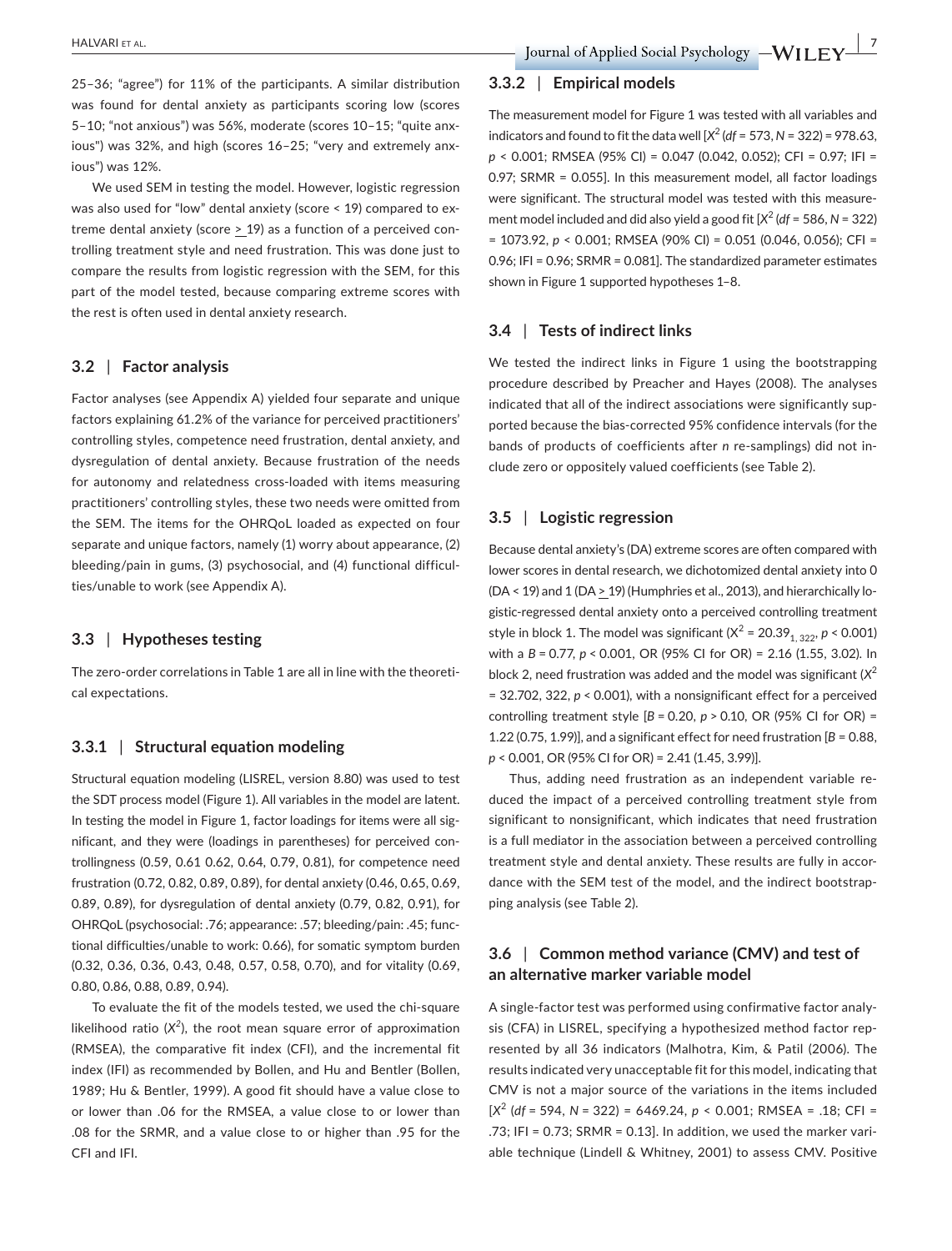**8 |**  HALVARI et AL.

affect was chosen as the marker variable because it is expected to be theoretically unrelated to dental anxiety and negatively with need frustration (Malhotra et al., 2006). Further, people who express high positive affectivity view themselves and aspects of the world in generally positive terms (Burke, Brief, & George, 1993). Hence, positive affectivity may influence participants' responses in self-report questionnaires and affect systematic variance in the relations between variables that is different from the actual or true variance that exists between the variables (Podsakoff, MacKenzie, Lee, & Podsakoff, 2003). Consequently, their questionnaire responses measuring for instance vitality might be higher than they actually are, and items measuring need frustration might be lower than the true scores. Therefore, we tested an alternative model in which the marker variable positive affect was included to predict all other variables in Figure 1. The Cronbach's alpha reliability coefficient was 0.91 for positive affect, and its zero-order correlations were for perceived controllingness -0.08 (*p* > 0.05), for competence need frustration −0.11 (*p* > 0.05), for autonomy need frustration −0.11 (*p* > 0.05), relatedness need frustration −0.13 (*p* < 0.05), total need frustration −0.13 (*p* < 0.05), for dental anxiety −0.09 (*p* > 0.05), for dysregulation of dental anxiety −0.05 (*p* > 0.05), for poor OHRQoL −0.13 (*p* < 0.05), for somatization 0.02 (*p* > 0.05), and for vitality  $0.18$  ( $p < 0.05$ ). Compared to the model tested in Figure 1 [*X*<sup>2</sup> (*df* = 586, *N* = 322) = 1073.92, *p* < 0.001], the alternative model did not fit the data equally well  $[X^2 (df = 687, N = 322)$  $= 1274.02$ ,  $p < 0.001$ ] because the increase in  $X<sup>2</sup>$  was significant (*p* <0.05). However, the fit of this alternative model was also good  $(NMSEA = 0.052; CFI = 0.95; IFI = 0.95)$ . Controlling for positive affect did change the parameter estimates in Figure 1 with an average of 0.023. The difference in the correlations varied from 0.01 to 0.05 and none of these changes were significant, which suggests that in this particular setting CMV may not distort our results.

## **4** | **DISCUSSION**

The hypothesized model was supported and yielded a good fit to the data. The results indicated that patients' perceptions of oral health care professionals as controlling was positively related to competence need frustration in treatment, which was positively associated with dental anxiety. In turn, dental anxiety was positively linked with dysregulation of the dental anxiety, which through a feedback loop positively predicted patients' perception of practitioners' controllingness. Further, both dental anxiety constructs were positively associated with poor OHRQoL, which subsequently was linked with high overall somatic symptom burden and low perceived vitality scores.

For the first time in the dental field, patients' perceptions of controlling behaviors of oral health care professionals at the dental clinic were found to be indirectly positively associated with dental anxiety through need frustration in treatment. A new finding is also that high anxiety, through a feedback loop via dysregulation of dental anxiety, is associated with the perception of practitioners as

even more controlling, which again is further positively associated with patients' competence need frustration. In turn, a new finding is also the link between competence need frustration and OHRQoL through dental anxiety, and subsequently through dysregulation of dental anxiety.

The indirect associations in the model are interesting and important. This is so because patients' perception of dental practitioners' controllingness seem to be associated with poor oral health. Perceived controllingness seems strongly associated with patient competence need frustration, which was strongly related to dental anxiety, as well as indirectly with dysregulation of dental anxiety, all of which seem to be related to poor OHRQoL.

Sources of practitioners controlling treatment styles, as perceived by patients', are probably shaped by "pressure from above" (e.g., a controlling dental clinic management; time pressure in managing patient treatment) (Karydis, Komboli-Kodovazeniti, Hatzigeorgiou, & Panis, 2001), "pressure from within" (e.g., practitioners personality), and/or "pressure from below" (e.g., patients' dental anxiety and their dysregulation of dental anxiety) (Pelletier et al., 2002). In particular, the two first sources need to be addressed in relation to patients' oral health-related behavior and health in future research.

Of the patients, 38% responded with "somewhat agree" and 11% responded with "agree" that their oral health care professional was perceived as controlling. Even though the level of controllingness might be relatively low, we should bear in mind its larger impact on individuals than positive events (Baumeister, Bratslavsky, Finkenauer, & Vohs, 2001), and its robustness in predicting maladaptive developmental outcomes (Kins, Soenens, & Beyers, 2012; Soenens, Vansteenkiste, & Luyten, 2010). A one-time incident of bad experience may have very negative consequences. Thus, the question remains of how to create social climates in dental clinics that are less controlling. According to SDT (Deci & Ryan, 2000), this can be done by being more supportive of patients' needs for autonomy, competence, and relatedness. Supporting all three needs is supposed to be important because the correlations of perceived controllingness to each of the need frustrations were very similar, and the correlations of both somatic symptom burden and vitality with each of the need frustrations were very similar. In providing such need support, oral health care professionals can listen carefully to the patients' statements about their oral health and acknowledge hearing them, and they can provide options, choices, and meaningful rationales for why dental hygiene and dental attendance is important. They can give positive competence feedback, and support their patients' initiatives, minimize controlling language, avoid feedback that can leave the patient feeling underestimated and humiliated, and remain nonjudgmental. Such need support is expected to increase patients' need satisfaction and reduce their need frustration, resulting in persistent healthy behaviors and oral health (Halvari et al., 2017). Research indicates that health care professionals can be trained to be more autonomy supportive and less controlling (Williams & Deci, 1996). Experimental research in the dental field found that more autonomy support from oral health care professionals resulted in more autonomous motivation for treatment and more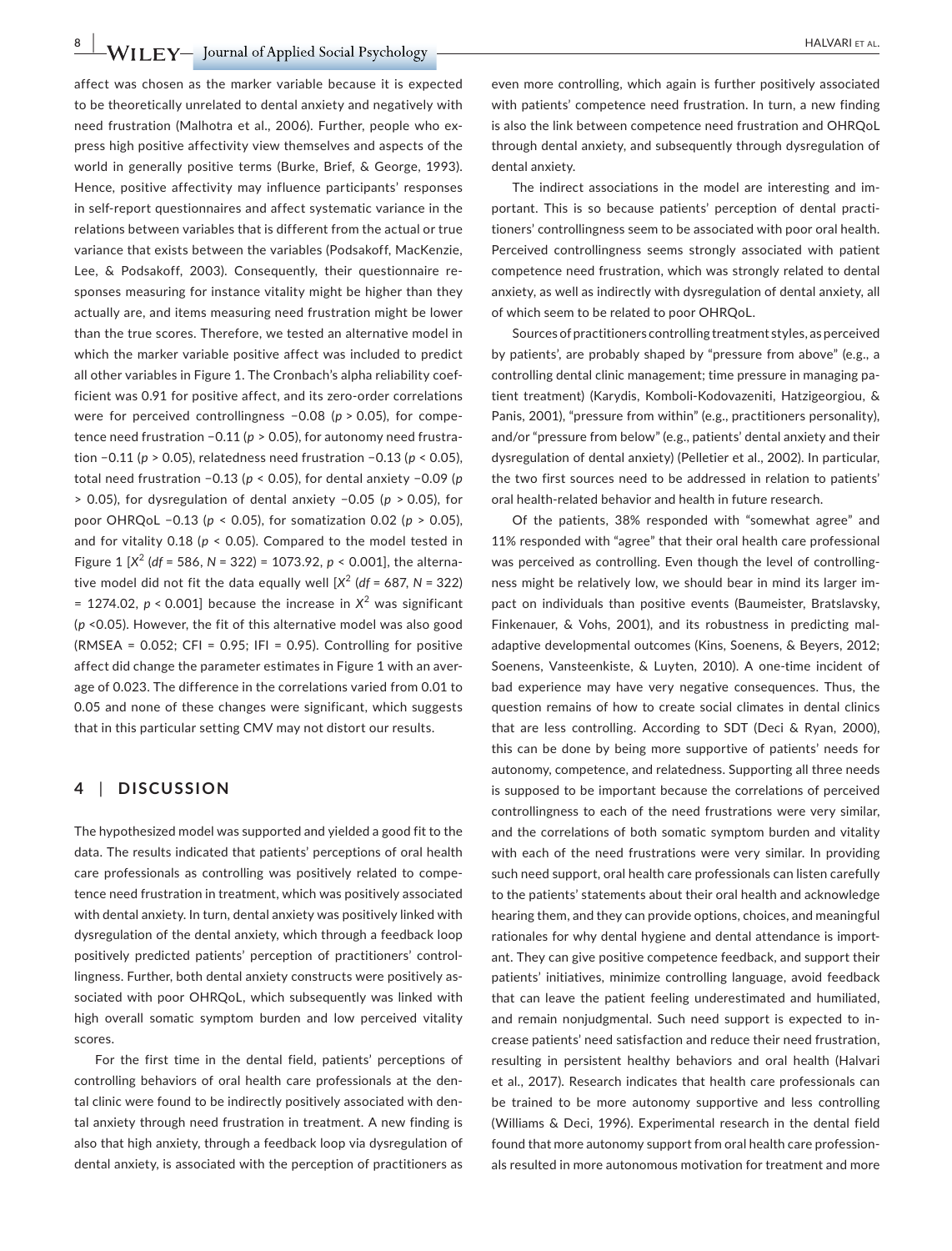perceived oral health competence among patients, which resulted in increases in oral health-related behavior and improvement in oral health (Halvari & Halvari, 2006; Halvari, Halvari, Bjørnebekk, & Deci, 2012). Support for autonomy is considered an important outcome within medical ethics and a critical health care outcome in its own right promoting patient welfare (i.e., appropriate oral health care behaviors and oral health), which is supported by resent research (Ng et al., 2012).

The strong correlations between perceived controllingness, competence need frustration, and dental anxiety are supported by other research (Halvari et al., 2017), and suggest that avoiding controllingness and increasing autonomy support may reduce need frustration in treatment and might be important for anxiety reduction and oral health. Research support the influence of in particular dental professionals' experimentally induced autonomy supportive behavior (i.e., minimizing controlling behaviors) on increases in patients' dental attendance and oral health-related hygiene behaviors, and improvement of their oral health (Halvari et al., 2012a; Halvari, Halvari, Williams, & Deci, 2017). Thus, training oral health care professionals to increase their use of autonomy support and decrease their use of controlling strategies may reduce patients' oral diseases and increase their psycho-social functioning, which is in line with both the SDT model (Deci & Ryan, 2000) and the FDI World Dental Federation model explaining oral health (Glick et al., 2016).

The SDT approach (Deci & Ryan, 2000) to reducing the level of dental anxiety may be used in addition to more intensive competence support by giving patients information and education about oral diseases and allowing them supervised dental hygiene practice at the dental clinic. Competence support related to teaching patients to use reappraisal and acceptance strategies in anxiety and emotion regulation, as well as cognitive-behavioral therapy/behavioural therapy, has also been shown to be effective (Gordon, Heimberg, Tellez, & Ismail, 2013; Gross & John, 2003; Hofmann, Heering, Sawyer, Asnaani, 2009; Wide Boman, Carlsson, Westin, & Hakeberg, 2013).

When differentiating the sub‐components of OHRQoL, the two anxiety constructs seem to be associated with the four OHRQoL components in relatively the same way (see Table 1). In addition, the four OHRQoL factors correlated with the two overall health variables in the same way. Partly due to this, we did not include the four QHRQoL factors as separate variables in the SEM. Another reason is that the model would have become too complex and overestimated, resulting in low power for the relatively little sample.

The teeth are not a separate part of the body and its health, but are clearly important in relation to general well-being. When OHRQoL alone explains 35% of the variance in overall somatization, oral health definitely matters for general health. This result is fully in line with the FDI World Dental Federation new definition of oral health as multifaceted. That is, oral health diseases (such as periodontitis and caries and related pain and discomfort), physiological functioning (such as the ability to speak, smile, chew, and swallow), and psycho-social functioning (such as the capacity to speak, smile, and interact in social and work situations without feeling uncomfortable or embarrassed) are all core elements influencing overall health

and well‐being (Glick et al., 2016). The FDI World Dental Federation definition of oral health is quite similar to the BioPsychoSocial Model (Engel, 1977) acknowledging biological, psychological, and social elements as important determinants of overall health.

Research on OHRQoL is important for both theoretical and practical reasons. Because it relates to general health, poor OHRQoL could serve as an indicator of the need for general health treatment (Sischo & Broder, 2011). Thus, poor OHRQoL may suggest to health care professionals that it is important to check for example for functional limitations, pain, worries, and psychosocial impacts of appearance. When OHRQoL is measured over time it gives important information not only regarding the oral health development of patients, but also the need for more general care. Thus, it could be a basis for communicating with policymakers about the consequences of unequal access to care in a population because poor oral health and poor OHRQoL are likely to be different in conditions where socioeconomic and racial/ethnic conditions are different (Petersen, Bourgeous, Ogawa, Estupinan‐Day, & Ndiaye, 2005). The latter view is in particular relevant, considering that oral diseases are the most common of the chronic diseases, with high prevalence and impact on individuals and society, and with high treatment expenses (Petersen et al., 2005). Finally, the present study indicated that observations of poor OHRQoL are linked to patients' perceived controlling orientations of oral health care professionals at the clinic, to patients' need frustration in treatment, and their dental anxiety. Other experimental research indicate that to increase patients' dental attendance and to improve patients' ongoing oral health, it is important for oral health care professionals to reduce their controllingness and increase their autonomy-supportive behavior (Halvari et al., 2012a; Halvari, Halvari, Williams, et al., 2017).

## **4.1** | **Limitations**

Some limitations apply to the present study. *First*, self-reports were appropriate for perceived controllingness, need frustration, anxiety constructs, OHRQoL, somatization, and vitality. However, despite controlling for the marker variable positive affect, we cannot be sure that problems with CMV were ruled out. Consequently, objective measures of oral health and overall health would have strengthened the study. However, if construct validity of self-report measures is demonstrated, other methods are not necessarily better (Conway & Lance, 2010). In the present study, only well‐validated measures were used. *Second*, the current sample is a convenience sample of college students so it is necessary to be cautious about generalizing the results. However, the purpose of the present study was to test the links between variables derived from a universal theory, assuming that constructs such as perception of controllingness, need frustration, and dental anxiety are more or less present in all individuals (Deci & Ryan, 2000). This means we tried to maximize the internal validity of the study, assuming that the relations between variables would be the same independent of sample variations. *Third*, the model tested was not controlled for educational level and socioeconomic status, two factors that are known to influence oral health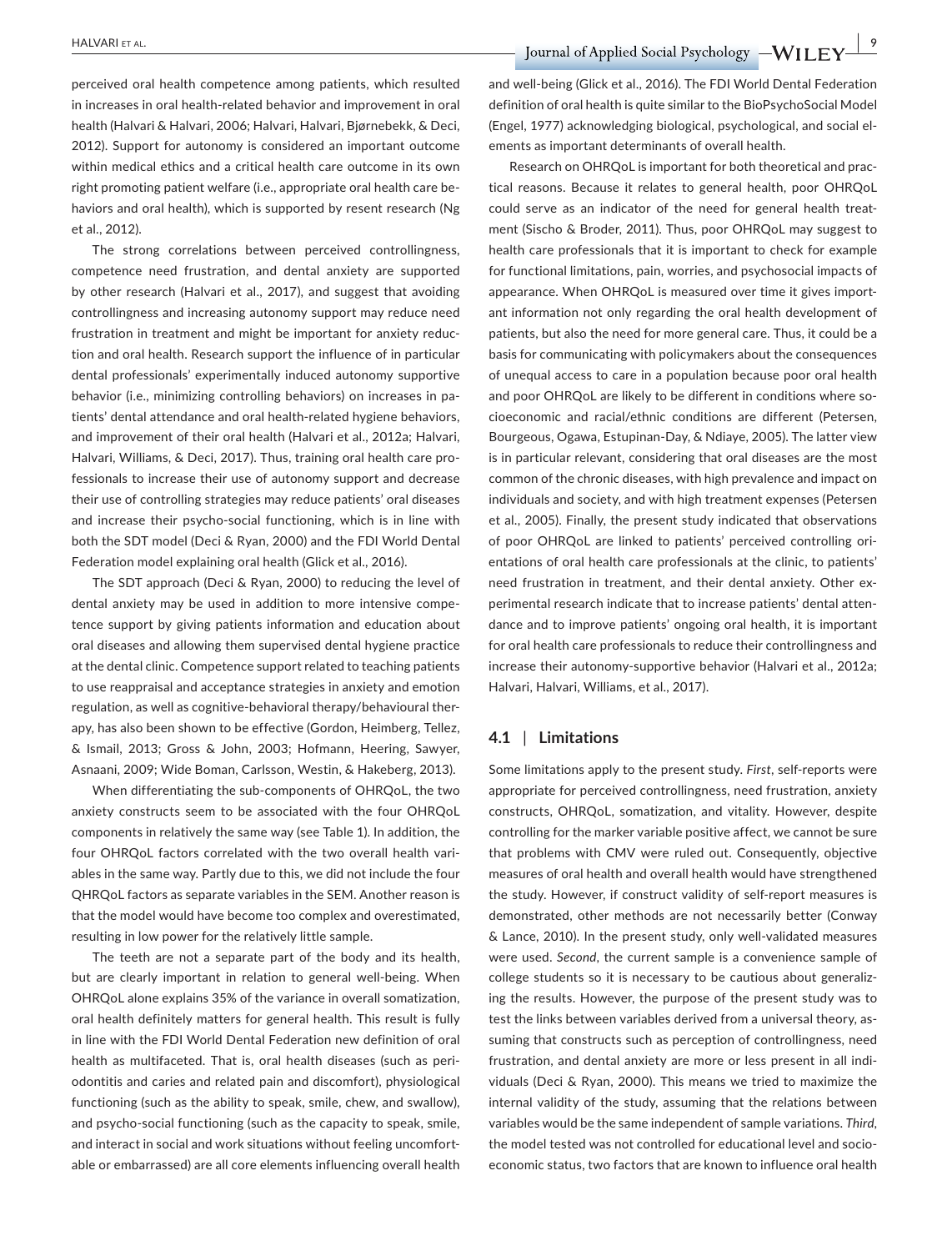and overall health. However, in a similar sample with students from the University of Oslo, the links between SDT motivation variables and oral health-related variables were the same even after controlling for four socioeconomic variables, including education level (Halvari et al., 2012b). *Fourth*, the study has the limitations associated with being cross-sectional and the absence of a design allowing randomized control and longitudinal data imply that conclusions regarding causality cannot be inferred (Bollen, 1989). The analysis of the hypothesized model was performed in SEM with mostly latent variables, which is a strength, but the arrows between variables do not necessarily indicate causality.

# **5** | **CONCLUSION**

This study makes a contribution because it is the first study showing that patients' perception of practitioners controlling behaviors at the dental clinic were found to be indirectly positively associated with patients' dental anxiety through their competence need frustration in treatment. A new finding is also that high anxiety, through a feedback loop via dysregulation of dental anxiety, is positively associated with patients' perception of controllingness, which again further is positively associated with patients' competence need frustration. In turn, a new finding is also the link between competence need frustration and OHRQoL through dental anxiety, and subsequently on general well-being.

Because patients' perception of practitioners' controlling behavior is a key antecedent variable in the model tested, future research investigating the sources of controllingness and its relation to actual practitioner behavior is called for.

## **ORCID**

*Anne Elisabeth Münster Halvar[i](https://orcid.org/0000-0001-5506-4704)* [https://orcid.](https://orcid.org/0000-0001-5506-4704) [org/0000‐0001‐5506‐4704](https://orcid.org/0000-0001-5506-4704)

#### **REFERENCES**

- Baard, P. P., Deci, E. L., & Ryan, R. M. (2004). Intrinsic need satisfaction: A motivational basis of performance and well-being in two work settings. *Journal of Applied Social Psychology*, *34*(10), 2045–2068.
- Barsky, A. J., Orav, E. J., & Bates, D. W. (2005). Somatization increases medical utilization and costs independent of psychiatric and medical comorbidity. *Archives of General Psychiatry*, *62*, 903–910.
- Baumeister, R. F., Bratslavsky, E., Finkenauer, C., & Vohs, K. D. (2001). Bad is stronger than good. *Review of General Psychology*, *5*, 323–370.
- Bartholomew, K. J., Ntomanis, N., Ryan, R. M., & Thøgersen‐Ntoumani, C. (2011). Psychological need thwarting in the sport context: Assessing the darker side of athletic experience. *Journal of Sport and Exercise Psychology*, *33*, 75–102.
- Beaton, D. E., Bombardier, C., Guillemin, F., & Ferraz, M. B. (2000). Guidelines for the process of cross-cultural adaptation of self-report measures. *Spine (phila. Pa, 1976)*, *25*, 3186–3191.
- Bollen, K. (1989). *Structural equations with latent variables*. New York: Wiley.
- Buunk‐Werkhoven, Y. A. B., Dijkstra, A., & van der Schans, C. P. (2009). Oral Health‐Quality of Life predictors depend on population. *Applied Research Quality Life*, *4*, 283–293.
- Buunk‐Werkhoven, Y. A. B., Dijkstra, A., Schaub, R. M. H., van der Schans, C. P., & Spreen, M. (2010). Oral health related quality of life among imprisoned Dutch forensic psychiatric patients. *Journal of Forensic Nursing*, *6*, 137–143.
- Burke, M. J., Brief, A. P., & George, J. M. (1993). The role of negative affectivity in understanding relations between self-reports of stressors and pain: A comment of the applied psychology literature. *Journal of Applied Psychology*, *78*, 402–412.
- Campbell-Sills, L., Ellard, K. K., & Barlow, D. H. (2003). Emotion regulation in anxiety disorders. In J. J. Gross (Ed.), *Handbook of emotion regulation*, 2nd ed. (pp. 393–412). New York: Guilford Press.
- Carlsson, V., Hakeberg, M., & Boman, U. W. (2015). Associations between dental anxiety, sense of coherence, oral health-related quality of life and health behavior – A national Swedish cross-sectional survey. *BMC Oral Health*, *15*, 100.
- Conway, J., & Lance, C. (2010). What reviewers should expect from authors regarding common method bias in organizational research. *Journal of Business and Psychology*, *25*, 325–334.
- Deci, E. L., & Ryan, R. M. (1985). *Intrinsic motivation and self-determination in human behavior*. New York: Plenum Press.
- Deci, E. L., & Ryan, R. M. (2000). The "what" and "why" of goal pursuits: Human needs and the self-determination of behavior. *Psychological Inquiry*, *11*, 227–268.
- Engel, G. L. (1977). The need for a new medical model: A challenge for biomedicine. *Science*, *196*, 129–136.
- Farholm, A., Halvari, H., Niemiec, C. P., Williams, G. C., & Deci, E. L. (2017). Changes in return to work among patients in vocational rehabilitation: A self-determination theory perspective. *Disability and Rehabilitation*, *39*, 2039–2016.
- Gierk, B., Kohlmann, S., Kroenke, K., Spangenberg, L., Zenger, M., Brähler, E., & Löwe, B. (2014). The Somatic Symptom Scale – 8 (SSS‐8): A brief measure of somatic symptom burden. *JAMA Internal Medicine*, *174*, 399–407.
- Gisler, V., Bassetti, R., Mericske‐Stern, R., Bayer, S., & Enkling, N. (2012). A cross-sectional analysis of the prevalence of dental anxiety and its relation to the oral health-related quality of life in patients with dental treatment needs at a university clinic in Switzerland. *Gerodontology*, *29*(2), e290–e296. [https://doi.](https://doi.org/10.1111/j.1741-2358.2011.00465.x) [org/10.1111/j.1741‐2358.2011.00465.x](https://doi.org/10.1111/j.1741-2358.2011.00465.x)
- Glick, M., Williams, D. M., Kleinman, D. V., Vujicic, M., Watt, R. G., & Weyant, R. J. (2016). A new definition for oral health developed by the FDI World Dental Federation opens the door to a universal definition of oral health. *Journal of the American Dental Association, JADA*, *147*, 915–917.
- Gordon, D., Heimberg, R. G., Tellez, M., & Ismail, A. I. (2013). A critical review of approaches tot he treatment of dental anxiety in adults. *Journal of Anxiety Disorders*, *27*, 365–378.
- Gross, J. J., & John, O. P. (2003). Individual differences in two emotion regulation processes: Implications for affect, relationships, and well‐ being. *Journal of Personality and Social Psychology*, *85*, 348–362.
- Haerens, L., Aelterman, N., Vansteenkiste, M., Soenens, B., & Petegem, S. V. (2015). Do perceived autonomy‐supportive and controlling teaching relate to physical education students' motivational experiences through unique pathways? Distinguishing between the bright and dark side of motivation. *Psychology of Sport and Exercise*, *16*, 26–36.
- Halvari, A., Halvari, H., Bjørnebekk, G., & Deci, E. L. (2010). Motivation and anxiety for dental treatment: Testing a self-determination theory model of oral self-care behaviour and dental clinic attendance. *Motivation and Emotion*, *34*, 15–33.
- Halvari, A. E. M., Halvari, H., Bjørnebekk, G., & Deci, E. L. (2012a). Selfdetermined motivational predictors of increases in dental behaviors,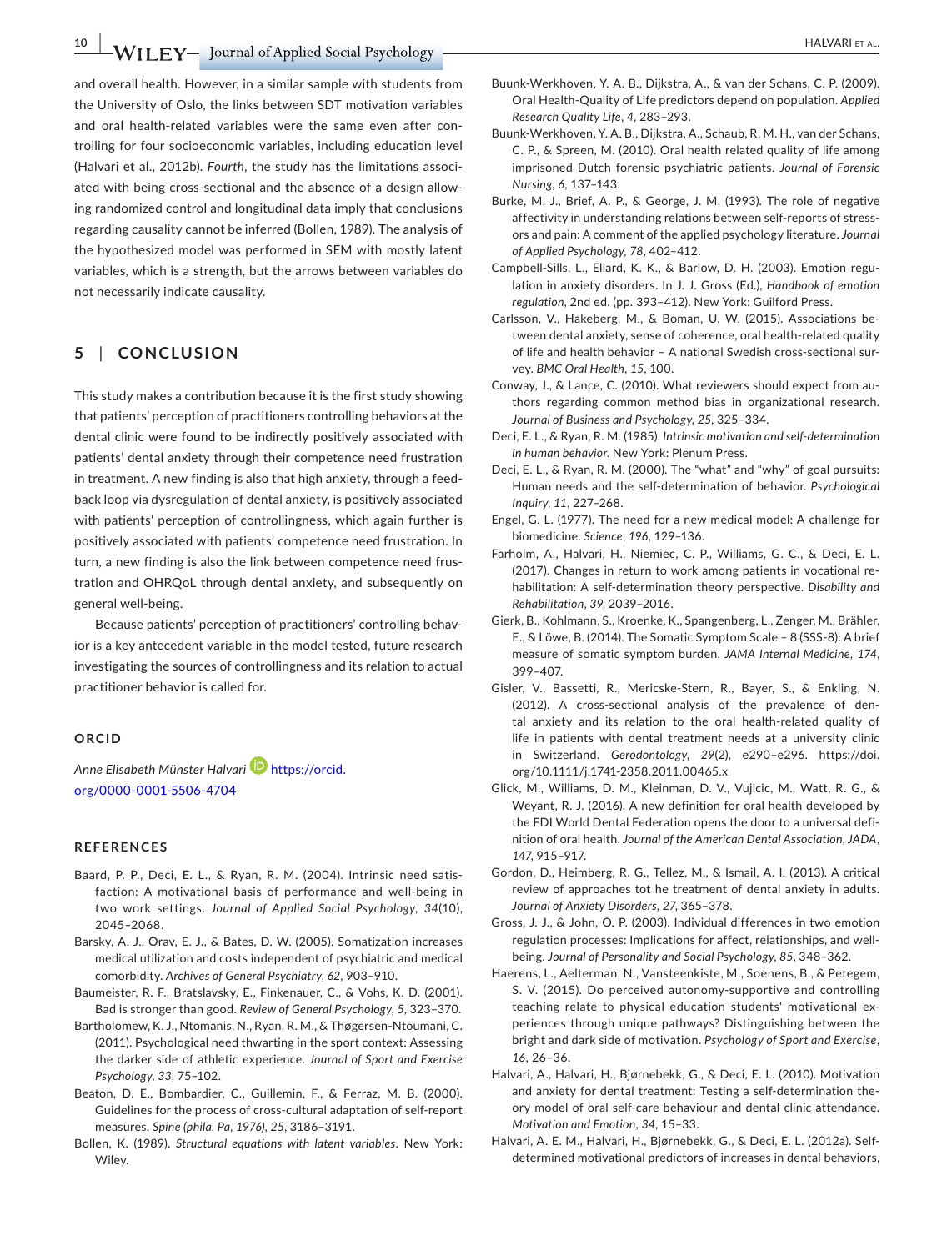decreases in dental plaque, and improvement in oral health: a randomized clinical trial. *Health Psychology*, *31*, 777–88.

- Halvari, A., Halvari, H., Bjørnebekk, G., & Deci, E. L. (2012b). Motivation for dental Home care: Testing a self-determination theory model. *Journal of Applied Social Psychology*, *42*, 1–39.
- Halvari, A., Halvari, H., Bjørnebekk, G., & Deci, E. L. (2013). Oral health and dental well-being: Testing a self-determination theory model. *Journal of Applied Social Psychology*, *43*, 275–292.
- Halvari, A. E. M., Halvari, H., & Deci, E. L. (2017). Attending and avoiding dental appointments: Do "bright" and "dark" motivational paths have a role? *International Journal of Dental Hygiene*, *00*, 1–12. [https://doi.](https://doi.org/10.1111/idh.12274) [org/10.1111/idh.12274](https://doi.org/10.1111/idh.12274)
- Halvari, A. E. M., Halvari, H., Williams, G. C., & Deci, E. L. (2017). Predicting dental attendance from dental hygienists' autonomy support and patients' autonomous motivation: A randomised clinical trial. *Psychology & Health*, *32*, 127–144. [https://doi.org/10.1080/08](https://doi.org/10.1080/08870446.2016.1244536) [870446.2016.1244536](https://doi.org/10.1080/08870446.2016.1244536)
- Halvari, A., & Halvari, H. (2006). Motivational predictors of change in oral health: An experimental test of self-determination theory. *Motivation and Emotion*, *30*, 295–306.
- Hassel, A. J., Danner, D., Schmitt, M., Nitschke, I., Rammelsberg, P., & Wahl, H.‐W. (2011). Oral health‐related quality of life is linked with subjective well-being and depression in early old age. *Quality of Life Research*, *22*, 811–825.
- Hassel, A. J., Rolko, C., Leisen, J., Schmitter, M., Rexroth, W., & Leckel, M. (2007). Oral health‐related quality of life and somatization in the elderly. *Quality of Life Research*, *16*, 253–261.
- Hägglin, C., Berggren, U., Hakeberg, M., & Ahlqwist, M. (1996). Dental anxiety among middle-aged and elderly women in Sweden: A study of oral state, utilization of dental services and concomitant factors. *Gerodontology*, *13*, 25–42.
- Hofmann, S. G., Heering, S., Sawyer, A. T., & Asnaani, A. (2009). How to handle anxiety: The effects of reappraisal, acceptance, and suppression strategies on anxious arousal. *Behaviour Research and Therapy*, *47*, 389–394.
- Hu, L., & Bentler, P. M. (1999). Cutoff criteria for fit indexes in covariance structure analysis: Conventional criteria versus new alternatives. *Structural Equation Modeling*, *6*, 1–55.
- Humphris, G., Crawford, J. R., Hill, K., Gilbert, A., & Freeman, R. (2013). UK population norms for the modified dental anxiety scale with percentile calculator: Adult dental health survey 2009 results. *BMC Oral Health*, *13*, 1–11.
- Humphris, G., & King, K. (2011). The prevalence of dental anxiety across previous distressing experiences. *Journal of Anxiety Disorders*, *25*, 232–236.
- John, M. T., Hujoel, P., Miglioretti, D. L., LeResche, L., Koepsell, T. D., & Micheelis, W. (2004). Dimensions of oral-health-related quality of life. *Journal of Dental Research*, *83*, 956–960.
- Johnsen, B. H., Thayer, J. F., Laberg, J. C., Wormnes, B., Raadal, M., Skaret, E., … Berg, E. (2003). Attentional and physiological characteristics of patients with dental anxiety. *Anxiety Disorders*, *17*, 75–87.
- Karydis, A., Komboli-Kodovazeniti, M., Hatzigeorgiou, D., & Panis, V. (2001). Expectations and perceptions of Greek patients regarding the quality of dental health care. *International Journal for Quality in Health Care*, *13*, 409–416.
- Kins, E., Soenens, B., & Beyers, W. (2012). Parental psychological control and dysfunctional separation-individuation: A tale of two different dynamics. *Journal of Adolescence*, *35*, 1099–1109.
- Kline, R. B. (2005). *Principles and practice of structural equation modelling*. New York: The Guilford Press.
- Kroenke, K., Spitzer, R. L., & Williams, J. B. (2002). The PHQ‐15: Validity of a new measure for evaluating the severity of somatic symptoms. *Psychosomatic Medicine*, *64*, 258–266.
- Kumar, S., Bhargav, P., Patel, A., Bhati, M., Balasubramanyam, G., Duraiswamy, P., & Kulkarni, S. (2009). Does dental anxiety influence oral health‐related quality of life? Observations from a cross‐sectional

study among adults in Udaipur district, India. *Journal of Oral Science*, *51*, 245–254.

- Lindell, M. K., & Whitney, D. J. (2001). Accounting for common method variance in cross-sectional designs. *Journal of Applied Psychology*, *86*, 114–121.
- Lipowski, Z. J. (1988). Somatization: The concept and its clinical application. *American Journal of Psychiatry*, *145*, 1358–1368.
- Locker, D. (2003). Psychosocial consequences of dental fear and anxiety. *Community Dentistry and Oral Epidemiology*, *31*, 144–151.
- Malhotra, N. K., Kim, S. S., & Patil, A. (2006). Common method variance in IS research: A comparison of alternative approaches and the reanalysis of past research. *Management Science*, *52*, 1865–1883.
- Mehrstedt, M., John, M. T., Tönnies, S., & Micheelis, W. (2007). Oral health-related quality of life in patients with dental anxiety. *Community Dentistry and Oral Epidemiology*, *35*, 357–363.
- Moore, R., Birn, H., Kirkegaard, E., Brødsgaard, I., & Scheutz, F. (1993). Prevalence and characteristics of dental anxiety in Danish adults. *Community Dentistry and Oral Epidemiology*, *21*, 292–296.
- Moore, R., & Brødsgaard, I. (2001). Dentists' perceived stress and its relation to perceptions about anxious patients. *Community Dentistry and Oral Epidemiology*, *29*, 73–80.
- Naito, M., Yuasa, H., Nomura, Y., Nakayama, T., Hamajima, N., & Hanada, N. (2006). Oral health status and health‐related quality of life: a systematic review. *Journal of Oral Science*, *48*, 1–7.
- Ng, J. Y. Y., Ntoumanis, N., Thøgersen‐Ntoumani, C., Deci, E. L., Ryan, R. M., Duda, J. L., & Williams, G. C. (2012). Self-determination theory applied to health contexts: A meta-analysis. *Perspectives on Psychological Science*, *7*, 325–340.
- Ng, S. K. S., & Leung, W. K. (2008). A community study on the relationship of dental anxiety with oral health status and oral health-related quality of life. *Community Dentistry and Oral Epidemiology*, *36*, 347–356.
- Nunnally, J. C. (1979). *Psychometric theory*. New York: McGraw Hill.
- Olafsen, A. H. (2016). *Work motivation through the lens of self-determination theory* (doctoral dissertation). Norwegian School of Economics, Bergen.
- Oosterink, F. M. D., de Jongh, A., & Aartman, I. H. A. (2009). Negative events and their potential risk of precipitating pathological forms of dental anxiety. *Journal of Anxiety Disorders*, *23*, 451–457.
- Pelletier, L. G., Seguin-Levesque, C., & Legault, L. (2002). Pressure from above and pressure from below as determinants of teachers' motivation and teaching behaviors. *Journal of Educational Psychology*, *94*, 186–196.
- Petersen, P. E., Bourgeous, D., Ogawa, H., Estupinan‐Day, S., & Ndiaye, C. (2005). The global burden of oral diseases and risks to oral health. *Bulletin of the World Health Organization*, *83*, 661–669.
- Pettit, G. S., Laird, R. D., Dodge, K. A., Bates, J. E., & Criss, M. M. (2001). Antecedents and behaviour-problem outcomes of parental monitoring and psychological control in early adolescence. *Child Development*, *72*, 583–598.
- Podsakoff, P. M., MacKenzie, S. B., Lee, J.‐Y., & Podsakoff, N. P. (2003). Common method biases in behavioural research: A critical review of the literature and recommended remedies. *Journal of Applied Psychology*, *88*, 879–903.
- Preacher, K. J., & Hayes, A. F. (2008). Asymptotic and resampling strategies for assessing and comparing indirect effects in multiple mediator models. *Behavior Research Methods*, *40*, 879–891.
- Roth, G., & Assor, A. (2003). Autonomy supporting and suppressing parental practices as predictors of flexible versus rigid emotion regulation in children. Paper presented at the biennial meeting of the Society for Research in Child Development (SRCD), Tampa, Florida.
- Roth, G., Assor, A., Niemiec, C. P., Ryan, R. M., & Deci, E. L. (2009). The emotional and academic consequences of parental conditional regard: Comparing conditional positive regard, conditional negative regard, and autonomy support as parenting practices. *Developmental Psychology*, *45*, 1119–1142.